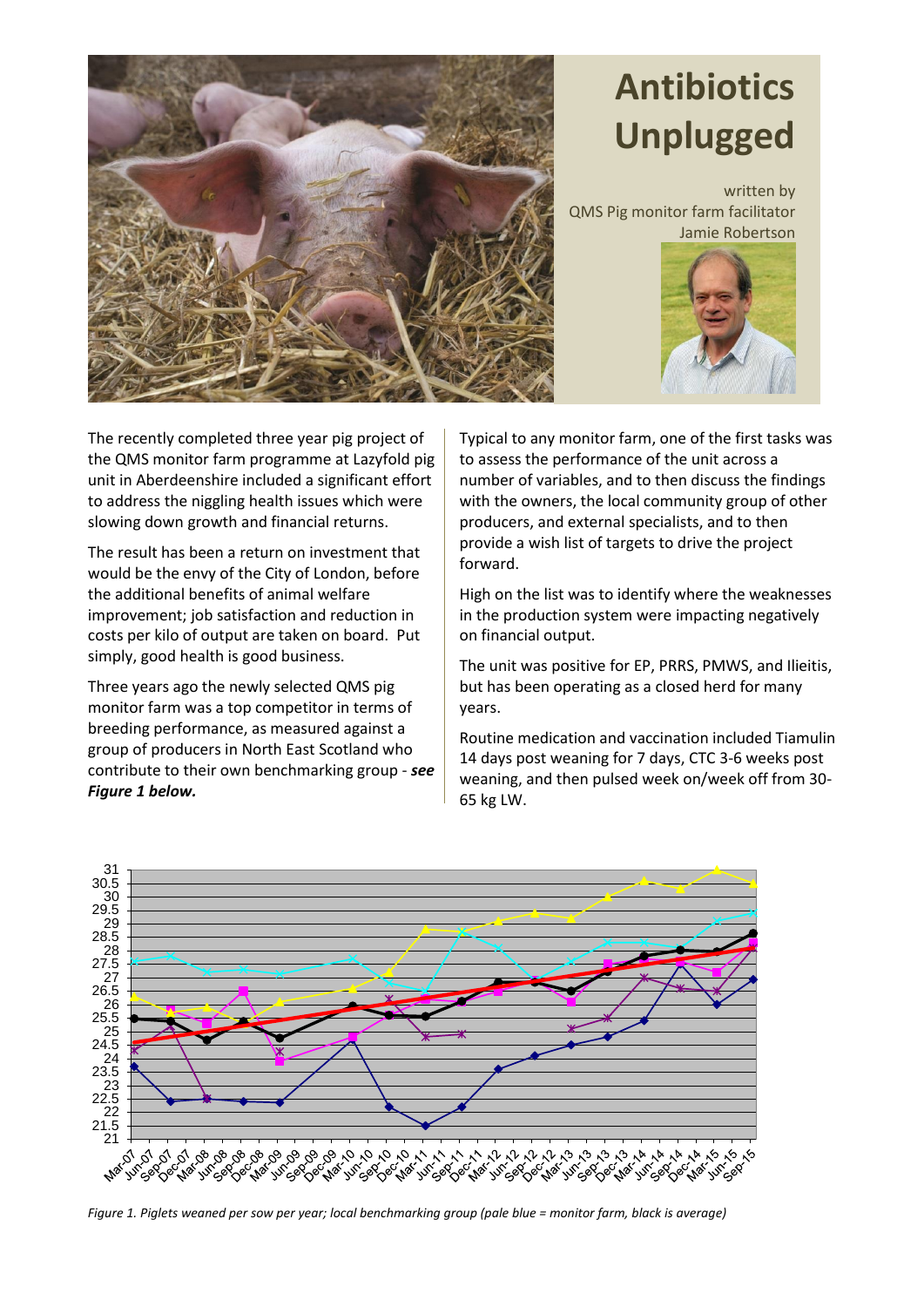| <b>SUMMARY</b>           | <b>EP-like</b>   | <b>LUNGS</b>                |           |                                      |               | <b>LIVER</b> |                |                     |                                      |        | <b>BODY</b> | <b>SKIN</b> |                  |
|--------------------------|------------------|-----------------------------|-----------|--------------------------------------|---------------|--------------|----------------|---------------------|--------------------------------------|--------|-------------|-------------|------------------|
|                          | <b>Ave Score</b> | Viral-type<br>$\frac{0}{2}$ | PP-like % | Abscess   Pyaemia  <br>$\frac{0}{2}$ | $\frac{9}{6}$ |              | $MS\%$ HS $\%$ | <b>Pleuris</b><br>v | <b>Pleurisy</b><br>severe            | $PC\%$ | PT%         | $ Tail \% $ | <b>PD</b><br>Ave |
|                          | 3.9              | 0.0                         | 0.0       | 0.0                                  | 2.8           | 0.0 2.8      |                | mild %<br>4.7       | $\frac{9}{6}$<br>$\overline{9}$<br>4 | 5.7    |             |             | 0.066000         |
| No. of Pigs<br>Affected: | 40               | 0                           | 0         | 0                                    | 3             |              | 3              | 5                   | 10                                   | 6      |             |             | O                |
|                          |                  |                             |           |                                      |               |              |                |                     |                                      |        |             |             |                  |

*Table 1. Quarterly WPS abattoir surveillance report, monitor farm, before partial depop.*

Biosecurity in terms of location was good (at the end of a road in Aberdeenshire) and the nearest producer is 3 miles away.

As with many units however, the background of chronic health issues was being mixed with basic pressures that reduce growth rates, increase costs and thereby impact directly on profitability.

The questions were; what parts of the process were contributing to the slow-down in growth, and by how much?

Like most units, the monitor farm had excellent records from the breeding herd, and weekly feedback from the processors on weights and grades, and quarterly reports from the Wholesome Pigs Scotland (WPS) abattoir surveillance scheme.

The latter information *- see Table 1 above*  indicated that there were variable lung scores, and some pleurisy.

Condemnations were around average for Scottish units, and post-weaning mortality similar at between 3 and 4% over six years. Losses were not blatant, but grinding away at health, efficiency and profitability.

Again, similar to many units in the U.K. there was a lack of data on the performance of the pigs once they left the farrowing house.

A recent investment in new weaner accommodation prior to the project was shown to have not only significantly improved growth rates but given good return on investment, a fact established later by Jim Booth of SAOS who was joint facilitator of the QMS project.

At that time, grower pigs then going into an old straw based building holding 7 groups of 200 pigs from approximately 30 to 60kg LW, and then being finished on slats in a separate building.

Growth rates were known to be sub-optimal in the middle stage (680g/d), and the project decided to track 4 groups of piglets to slaughter to quantify growth rates.

The monitor farm produces around 220 piglets per week, and four consecutive weaning's were weighed and then subsequently weighed again out of each housing stage. This obviously entailed extra work, but the monitor farmer Danny Skinner, his family, and the farm team were brilliant, assisted by Iain Lyle of Boehringer Ingelheim and Jamie Robertson of LMS ltd.

The important result was that whilst the measured growth rates in each section only confirmed what the family 'knew' about the pressure on the unit, it quantified the differences in a robust manner. The straw grower shed was slowing the job down and needed to go in order to improve health and productivity.

*Table 2 on top of opposite page* shows a summary of growth data from weaning to finish for four consecutive batches of pigs.

Group 1 went through the existing building in a pen provided with a wet feeder from the QMS project, and group 2 pigs were sent off site to a naturally ventilated straw yard not previously used for pigs in 2013. The average dlwg for each group through the grower stage (30/60) were significantly different from each other (P<0.004). The differences equate to more than 760kg – 1,850kg more growth per 200 pigs from the next best to least good groups respectively.

An investment appraisal provided by Jim Booth put the decision making-process on to an objective basis, and greatly facilitated what happened next.

In retrospect this step is crucial to good decision making, stripping the job back down to financial considerations and then imposing a set of 'what if' situations on the financial model.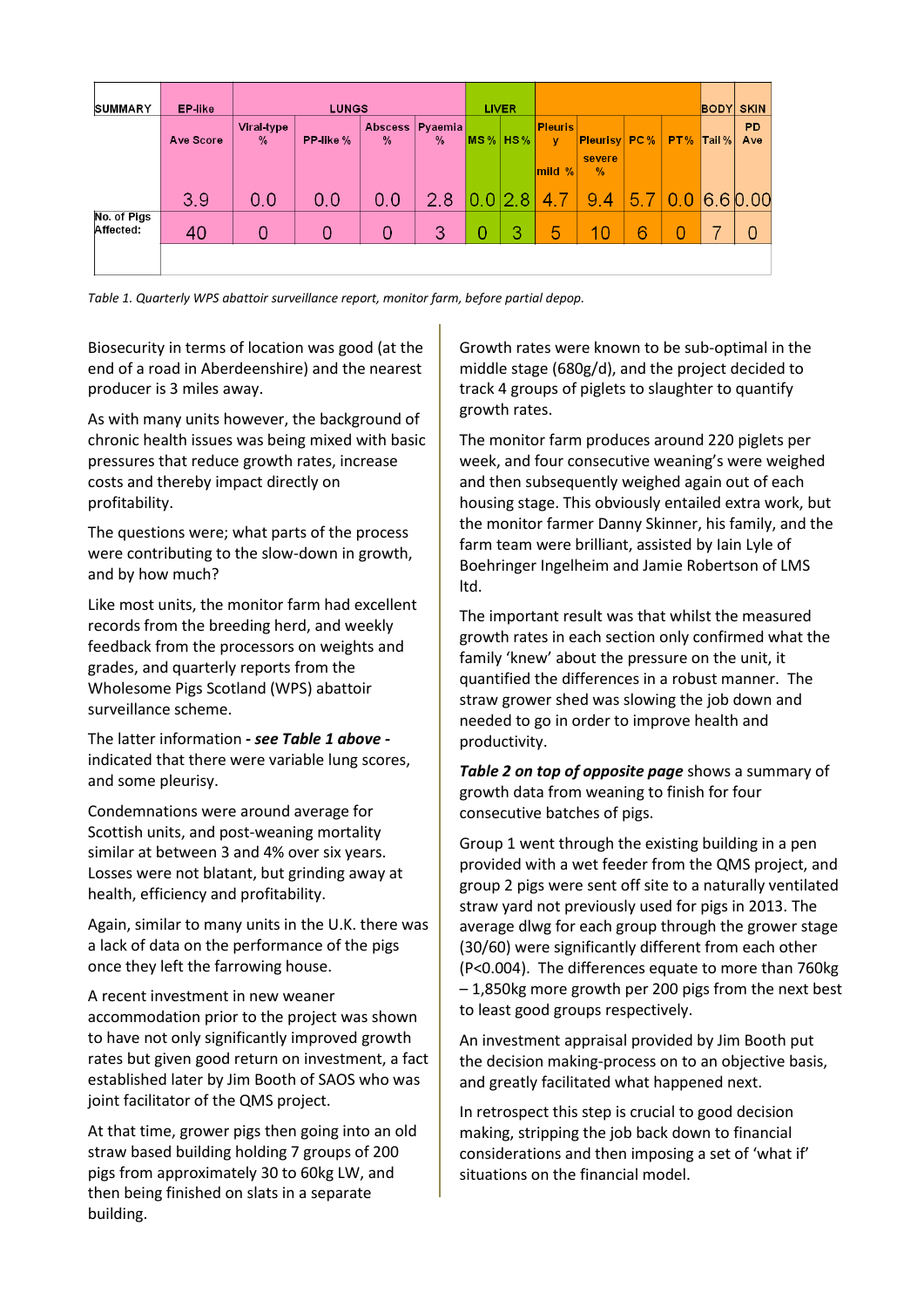| <b>Group</b><br>No. | <b>Group</b><br>description       | Avg dlwg<br>30/60<br>stage | Wean to<br>final weigh<br>(dlwg) | Avg weight<br>at final<br>weigh (kg) | Avg days<br>to final<br>weigh | Comment                                                           |
|---------------------|-----------------------------------|----------------------------|----------------------------------|--------------------------------------|-------------------------------|-------------------------------------------------------------------|
| $\mathbf{1}$        | Wet fed through<br>30/60 stage    | 835g/d                     | 706g/d                           | 103.4                                | 136                           | Fastest dlwg (+90g/d) of<br>3 groups in standard<br>accommodation |
| 2 <sup>1</sup>      | Offsite in clean<br>accommodation | 908g/d                     | 749g/d                           | 102.6                                | 127                           | Fastest dlwg overall.<br>Importance of clean<br>buildings?        |
| $\overline{3}$      | Dry fed through<br>30/60 stage    | 761g/d                     | 681g/d                           | 98.7                                 | 135                           | Poor dlwg compared<br>with Gps 1 & 2                              |
| $\overline{4}$      | Dry fed through<br>30/60 stage    | 730g/d                     | 686g/d                           | 101.4                                | 136                           | Poor dlwg compared<br>with Gps 1 & 2                              |

 *Table 2. Growth rates weaning to final weighing on farm. 4 groups, n>200. (Iain Lyle, 2015)*

The grower shed had to go, as the status quo was that all the good work being done in the breeding side and final finishing was being undone by a bottleneck in the system that was exacerbating health issues and slowing efficiency.

The reality of losing accommodation for 1400 grower pigs in a continuous flow production system facilitated the next big decision; to eliminate the chronic health issues by undertaking a partial depop. The process is welltravelled but ultimately a major business decision with plenty of stresses to be managed.

The farm vet, Rachelle Grogan, assisted by Dr David Strachan of Boehringer Ingelheim set out the timetable and vaccination/medication policy, and the local network and Scottish Pig Producers Ltd and Derek Lamb from Harbro helped to manage the forward selling and B&B required to get live pigs off farm.

The new build was managed by Danny Skinner using Finrone structures and a lot of farm staff hours.

The depop and new build are separate stories, but after the first few batches of weaners entered the new grower shed post vaccination/medication of all the sows, the process of weighing four consecutive batches of pigs from weaning to finishing was started. The results are shown in *Table 3 to the right*

Productivity per sow per year has clearly increased *- see Figure 2 overleaf*.

There is still more performance to be found from the new build, and whilst it is not possible to clearly separate the impact of the partial depop from the impact of the new build, is that the bottom line has drastically improved.

After an obvious short-term increase in vaccination/medication of the sow herd that is a constituent of a partial depop, routine pulse medication use including routine vaccinations has dramatically fallen to 3p/kg DW.

The 3p/kg DW is purely made up of routine piglet and sow vaccines, and no in feed pulse medication has been used since the partial depop.

|                     | <b>Previous</b>   | <b>Budgeted</b>   | <b>Actual</b>     |  |
|---------------------|-------------------|-------------------|-------------------|--|
| Pigs weaned /sow    | 28.3              | 28.3              | 28.8              |  |
| /yr                 |                   |                   |                   |  |
| Pre-weaning         | 11.5%             | 11.5%             | 11.5%             |  |
| mortality           |                   |                   |                   |  |
| dLWG (wean -        | 620g              | 750g              | 800g              |  |
| finish)             |                   |                   |                   |  |
| FCR (wean - finish) | 2.55              | 2.40              | 2.20              |  |
| Lwt at sale         | 110 <sub>kg</sub> | 110 <sub>kg</sub> | 110 <sub>kg</sub> |  |
| Feeding days        | 165               | 136               | 130               |  |
| Post-weaning        | 4.5%              | 3.5%              | 3.0%              |  |
| mortality           |                   |                   |                   |  |
| Feed use            | 260 <sub>kg</sub> | 245 <sub>kg</sub> | 225kg             |  |

*Table 3. Performance improvements resulting from the partial depop*

## **Results**

All health parameters as measured by the WPS abattoir surveillance programme are currently excellent. There has been a slight but temporary cough in the pigs, and a blip with one or two finishing pigs dying with what looked like Mulberry heart disease.